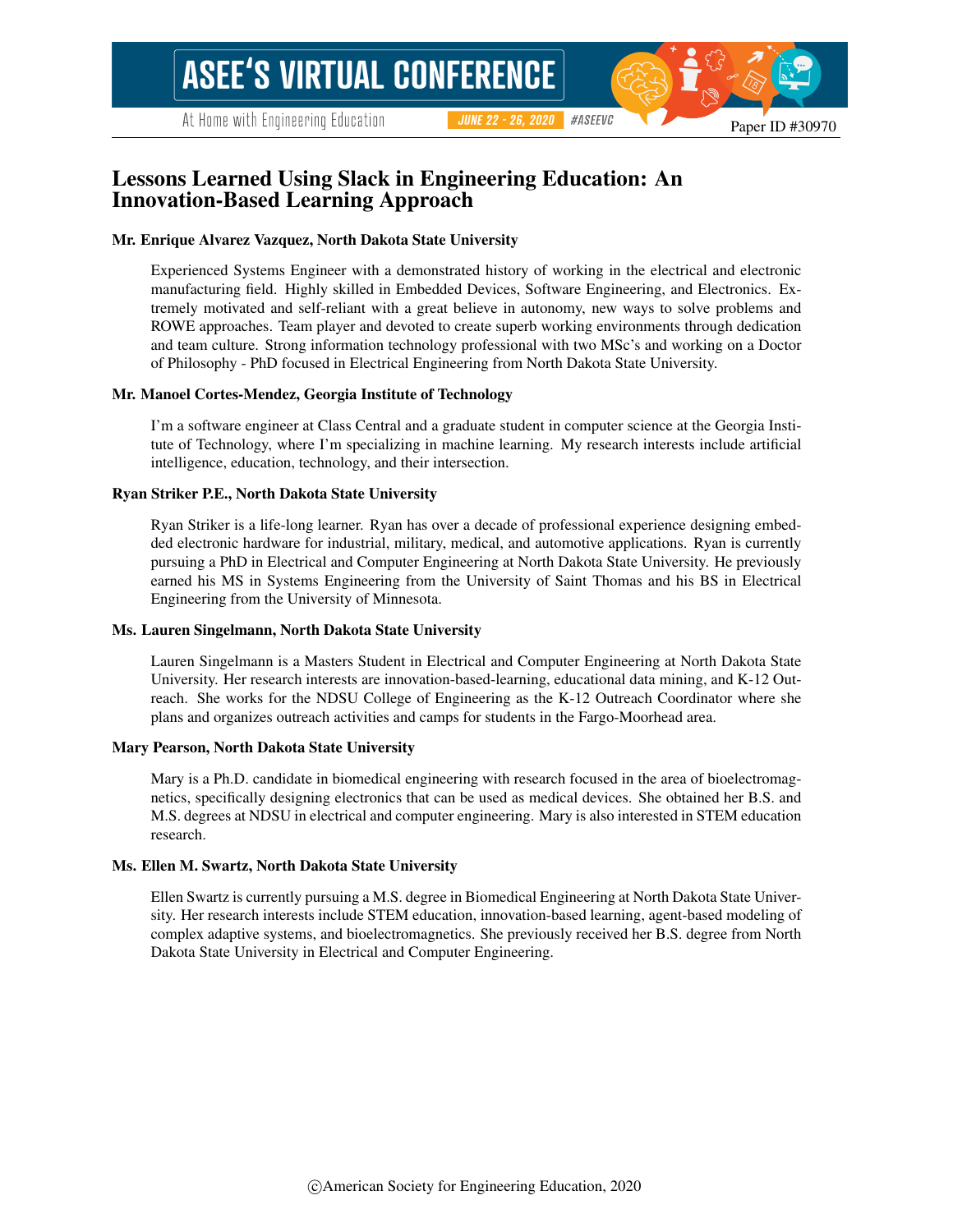# **Lessons Learned Using Slack in Engineering Education: An Innovation Based Learning Approach**

## **Abstract**

In Fall 2019, we taught a Cardiovascular Engineering course using a blended approach: a mix between online instruction and face-to-face environment. This course is an interdisciplinary Innovation Based Learning (IBL) class that combines both undergraduate, graduate students, face-to-face and distance education students from different institutions. To foster student collaboration, we decided to use Slack for both instructor-to-student and student-to-student communication. This paper explores the impact of Slack on the course.

First, we compiled Slack analytics over the semester, such as the number of messages sent, channel activity, and student engagement. Second, we shared a comprehensive survey about Slack at the end of the course. Finally, we interpreted the latter in light of the former to draw our conclusions and formulate a number of recommendations regarding the use of Slack. Our analytics showed students engaging on Slack throughout the semester, with activity intensifying as course deadlines approached. Other findings indicated students favored direct messages over public ones and a custom engagement metric highlighted the importance of informal Slack channels.

Our survey showed that students found Slack had a positive impact on the course. Students appreciated Slack being an all-in-one communication tool, they liked some of its features, and they thought that it struck a good balance between formality and informality.

However, students disliked certain aspects of Slack channels, reporting they had trouble finding older messages, and faced various technical issues. Most notably, students reported preferring email over Slack when it came to course announcements.

In light of our findings, we formulated a number of recommendations regarding the use of Slack in an educational setting. These include teaching students how to use Slack early on in the semester, having a predefined student-focused channel structure, and practicing "tough love" that is, deliberately delaying feedback to encourage students to collaborate on solving problems.

## **Introduction**

In Fall 2019, we taught a class called Cardiovascular Engineering under the Electrical and Computer Engineering Department of North Dakota State University. The class leverages Innovation Based Learning (IBL) [1], a pedagogy similar to Project Based Learning [2] but emphasizing the creation of novel ideas and the development of projects with social impact. Besides having to meet IBL's requirements, we faced a challenge: our 36 students were based in different locations. Most were spread across two different campuses. Some were taking the course online from various locations across the country. Good communication, inside and outside the class, had to be achieved under these constraints since good communication tools in education are a major requirement to create learning environments that allow students to express creativity inside and outside the class [3].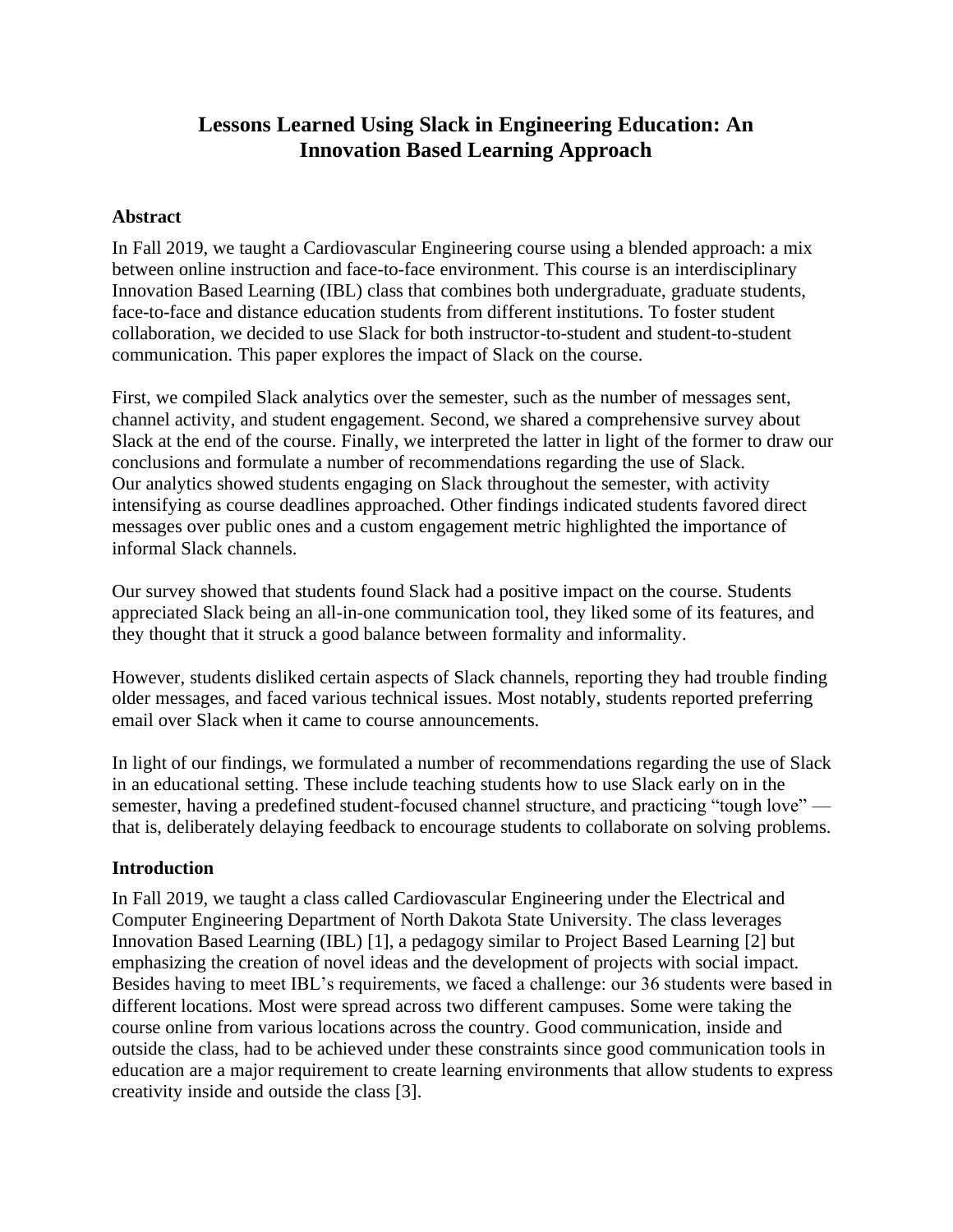With that goal in mind, we chose to use Slack (the free version) for class communication, including instructor-to-student and student-to-student communication. In addition, we used a combination of technologies allowing students to explore and embrace various tools used in industry — giving them an edge during recruiting.

The technologies ecosystem was hosted on a custom PHP-based web tool called MOOCIBL [4]. It was guided using FOAs geared toward improving student engagement [5]. MOOCIBL and FOAs provided a dynamic environment that enabled the use of IBL tools such as Slack, Prezi, Mentimeter, Tinkercad, or draw.io. Students were monitored on MOOCIBL with a view to the future development of machine learning algorithms supporting IBL [6]. Students engaged in active learning both in and outside class via Massive Open Online Courses (MOOCs) and our Small Private Online Course (SPOC), resulting in a blended approach [7].

We chose to use Slack for all class communication because it has shown some success in engineering education in the recent past [8], [9], and because of its popularity in industry [10] and in some educational institutions [11].

## **Slack Channel Structure**

Students were told that Slack would be the class' primary communication tool. A dedicated Slack workspace was created for the semester. Students were allowed to join in the first week of class. The workspace channel structure looked as follows:

- **#general**: This channel was used for class announcements, so most messages were from instructors. It was starred so that it would appear at the top of the channel list.
- **#news\_opportunities**: This channel was used for sharing news and opportunities such as contests, grants, and conferences. It was also starred.
- **#calendar**: This channel was connected to Google Calendar to show the course schedule — most notably, deadlines.
- **#chapter** questions: There were several of these channels, each tied to a chapter of an online class students had to take on MOOCIBL. Students had to post questions about each chapter and collaborate to answer other students' questions.
- **#presentations**: This channel was used to share presentation files with classmates and instructors. It was a repository of all the presentations given by students throughout the semester (about five per group).
- **#instructors\_only**: This channel was used by the teaching staff (six people) for communication, collaboration, and coordination.
- **#random**: This channel was used for any communication that didn't fit in the other channels. Messages could be informal but should be relevant to the class.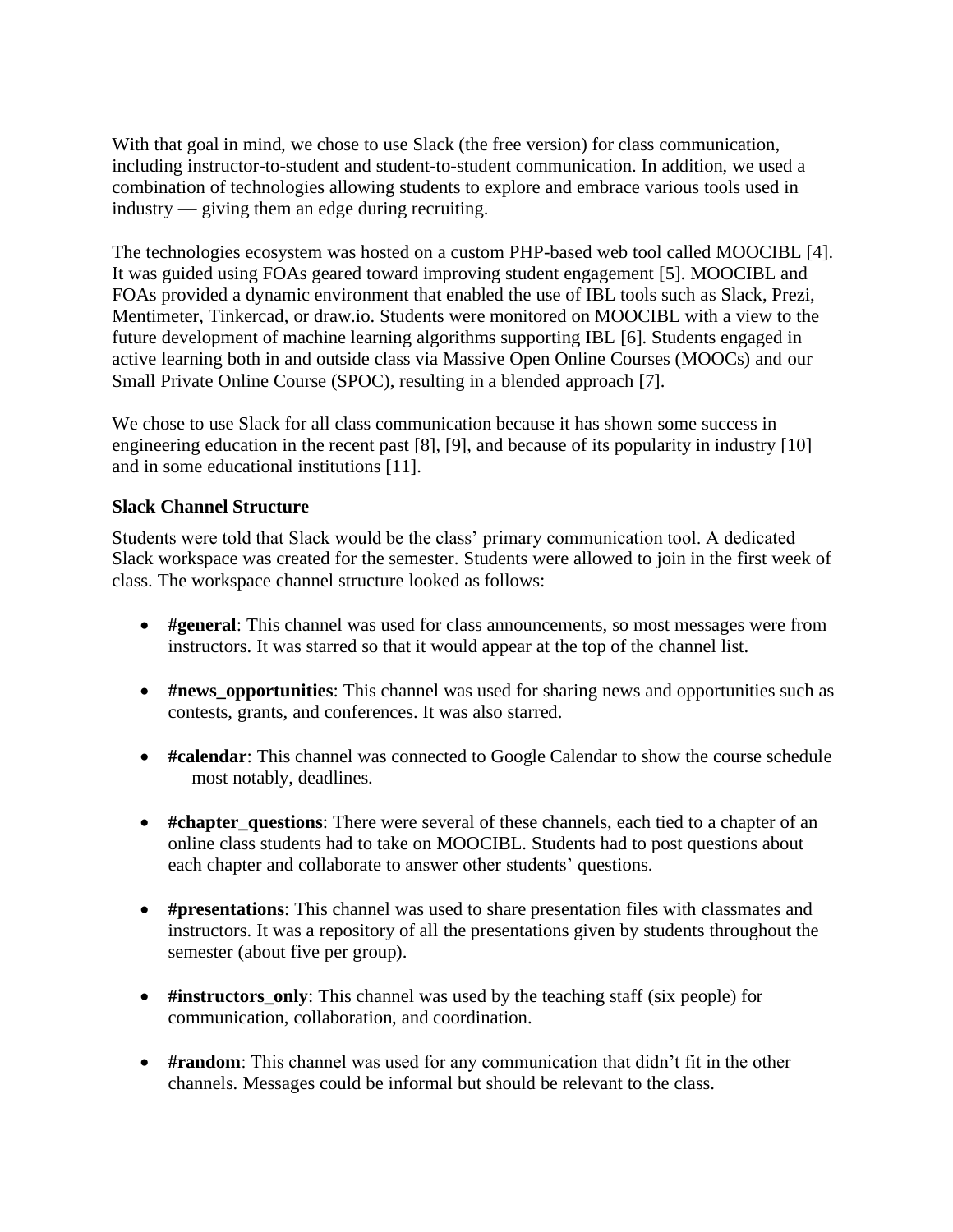## **Methods**

At the end of the term, we shared a comprehensive survey with students. Ten questions were about Slack (in Appendix). This study focuses on those. Participation was voluntary: 24 out of 36 students (66.7%) took the survey. Note that not all students answered all questions. In addition, we extracted general analytics from Slack. The data are non-identifying. We analyzed the survey answers and analytics data and interpreted the former in light of the latter to draw our conclusions.

## **Results**

## **Slack Analytics**

The data consist of:

- 5742 messages (the free version of Slack allows up to 10,000).
- 17 public channels.
- 46 total members.
- 6 integrated apps.
- 6 GB of storage used.

Workspace activity was tracked from late August to late December 2019. Note in [Figure 1](#page-3-0) the steady decline of the usage of Slack over the semester. This was expected as some students may disengage or become busy with other classes as deadlines approach.



*Figure 1. Weekly active members and members who posted on Slack during the semester.*

<span id="page-3-0"></span>Beyond facilitating communication, the goal of Slack was to foster collaboration between peers. [Table 1](#page-3-1) shows the number of messages sent on Slack over the semester.

<span id="page-3-1"></span>

|                         | <b>Messages Sent</b> | <b>Percentage</b> |
|-------------------------|----------------------|-------------------|
| <b>Public Channels</b>  |                      | 10%               |
| <b>Private Channels</b> |                      | 9%                |
| <b>Direct Messages</b>  |                      | 81%               |

*Table 1. Messages sent over the semester: public vs. private vs. direct messages.*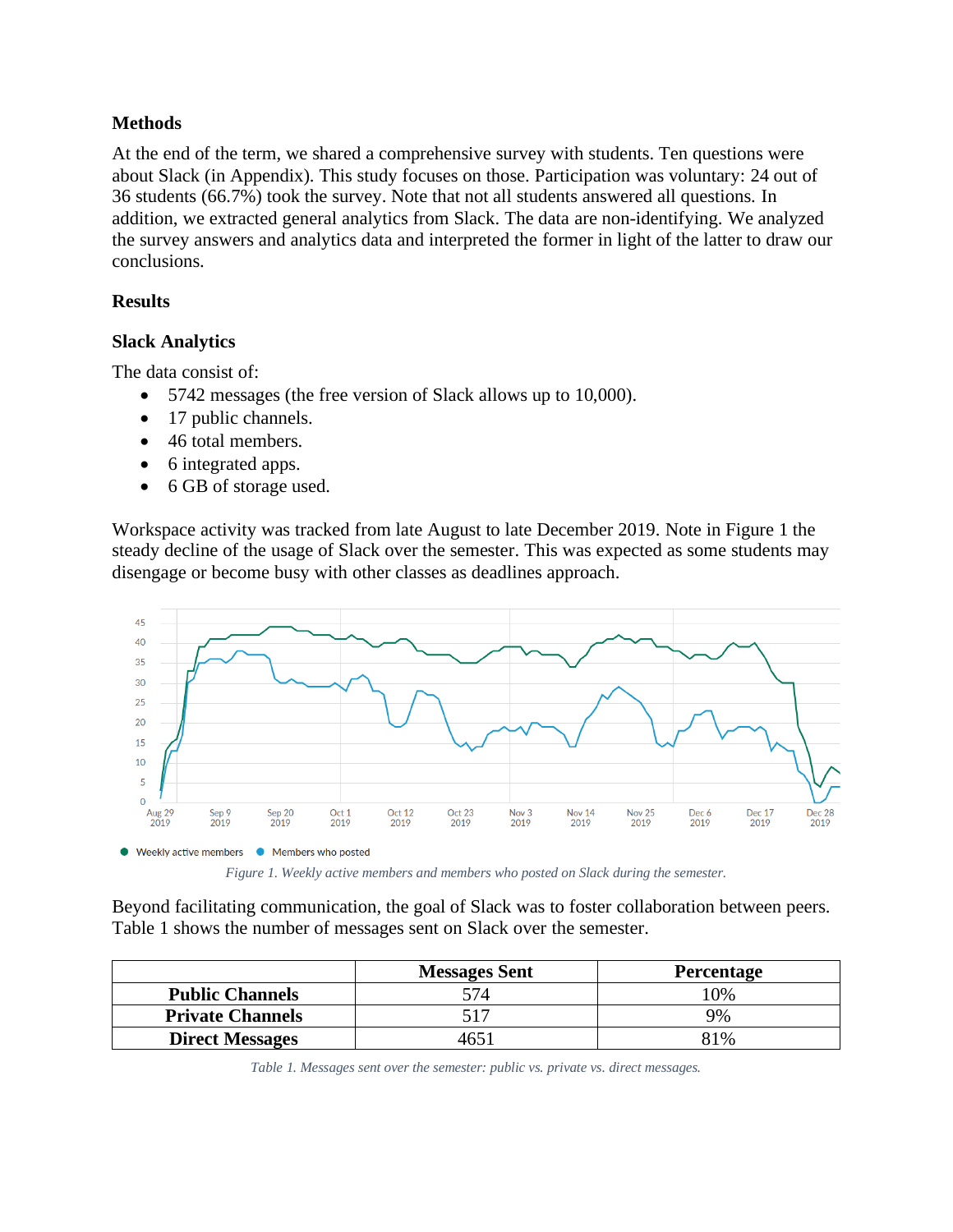There were eight times as many direct messages as public messages. This finding surprised teaching staff since students had been encouraged to collaborate openly, and tools had even been shared to support open exchange. The stark contrast between the figures suggests that while students want to communicate, they are less inclined to do so in public.



*Figure 2. Messages sent over the semester, with three peaks of activity.*

<span id="page-4-0"></span>When looking at the number of messages sent over the semester, we noticed three peaks of activity. These roughly correspond to the start of the course, the first global evaluation, and the end-of-course submission deadline. [Figure 2](#page-4-0) suggests a correlation between evaluation periods and outstanding Slack activity. Furthermore, we can see local peaks that lined up with the meeting days (Tuesday and Thursday) of the face-to-face component of the blended class.



<span id="page-4-1"></span>Next, we sorted the channels according to the number of messages posted in each. [Figure 3](#page-4-1) shows high activity in the #general, #chapter, and #presentations channels.

We see that the #deliverables channel barely saw any activity. This channel was supposed to serve as a safe space for students to showcase their work — for instance, key findings — and was thought as an instrument to bolster motivation and encourage feedback.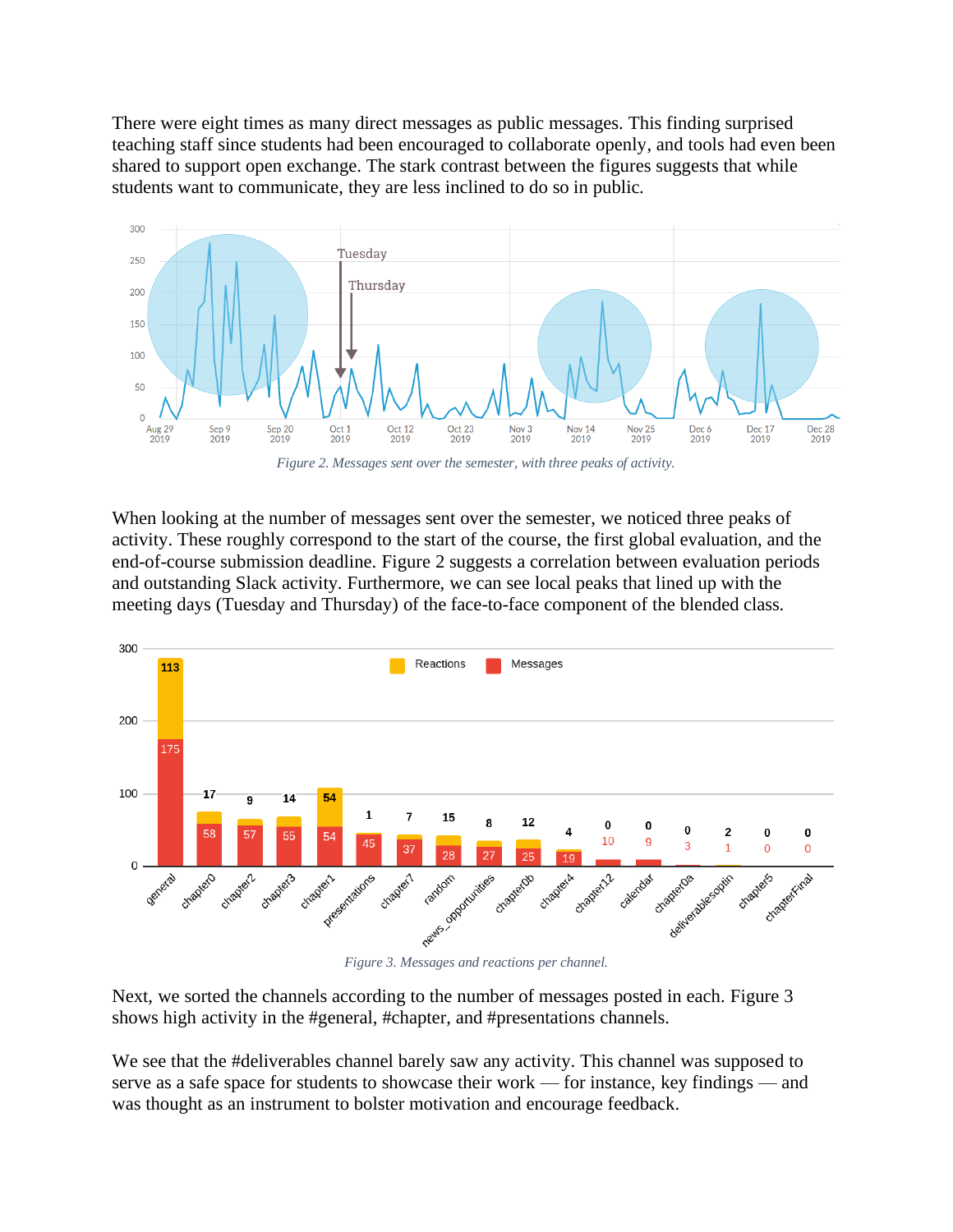The #deliverables channel may have been misunderstood by students. Or perhaps they simply preferred sharing their progress and feedback through other avenues, such as direct messages, as suggested by [Table 1.](#page-3-1) Slack can provide great insights into how the class is progressing and help determine the level of student engagement on a per chapter or per topic basis. As seen in [Figure](#page-4-1)  [3,](#page-4-1) in addition to messages, Slack logged the number of reactions across channels. On Slack, users may attach emojis to messages: these are called "reactions". For instance, we can see that the #presentations channel only had one reaction; this is unsurprising considering that the channel is simply a repository for presentations.

The #general channel gathered the most reactions, followed by the #chapter channels. But we sought to measure channel engagement via a combination of the number of posts and reactions. Let's calculate channel engagement as follows:

> $engagement =$ 2 \* reactions reactions + messages

> > *Equation 1. Custom engagement metric.*

<span id="page-5-0"></span>This formula takes into account both messages and reactions, emphasizing the latter: given a number of messages in a channel, the more reactions they prompt, the higher the channel's engagement level. Based on [Equation 1,](#page-5-0) we can sort channels as shown in [Figure 4.](#page-5-1)



<span id="page-5-1"></span>Besides reinforcing previous observations — that the #general and #chapter channels see significant engagement — our new metric denotes the importance of informal channels, such as the #random channel and, to a lesser extent, the #news\_opportunities channel. This isn't a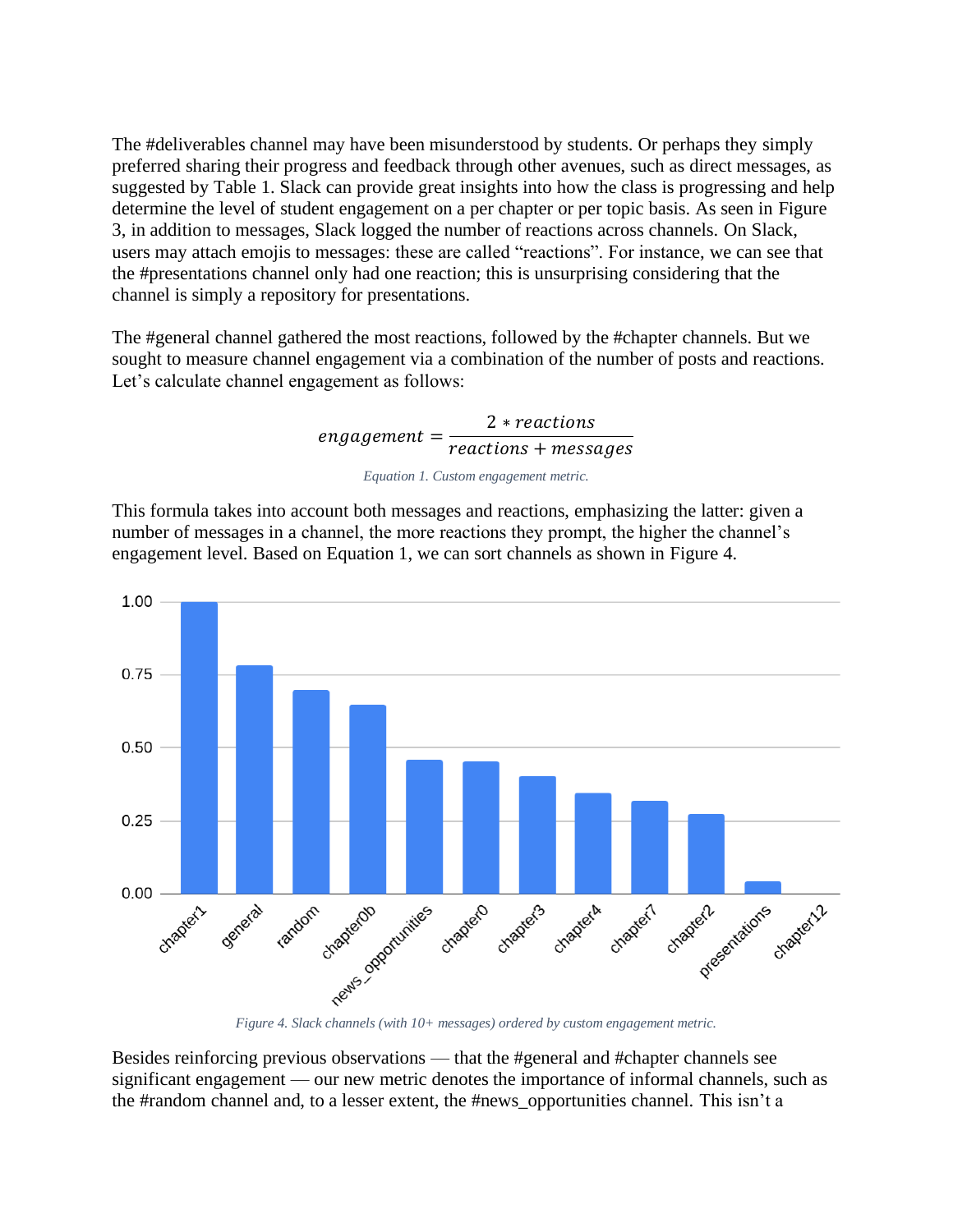surprise: informal conversation is a natural part of the social aspects of learning. And this remains true even when a course is taught online. When face-to-face exchange is not an option, students gravitate toward alternatives, such as informal channels on Slack.

One may argue that messages matter more than reactions. But since our goal is to foster collaboration, we are more interested in students responding to others than in messages that only exist in a vacuum. Reactions being the purest form of response available on Slack, we think they can be a good indicator of engagement. Future research should include distinguishing between students and teaching staff messages. At the moment, we are constrained by the capabilities of Slack's free analytics.

# **4.2. Survey: Quantitative Questions**



Students were asked 7 quantitative questions (Q1 to Q4 and Q8 to Q10 in Appendix).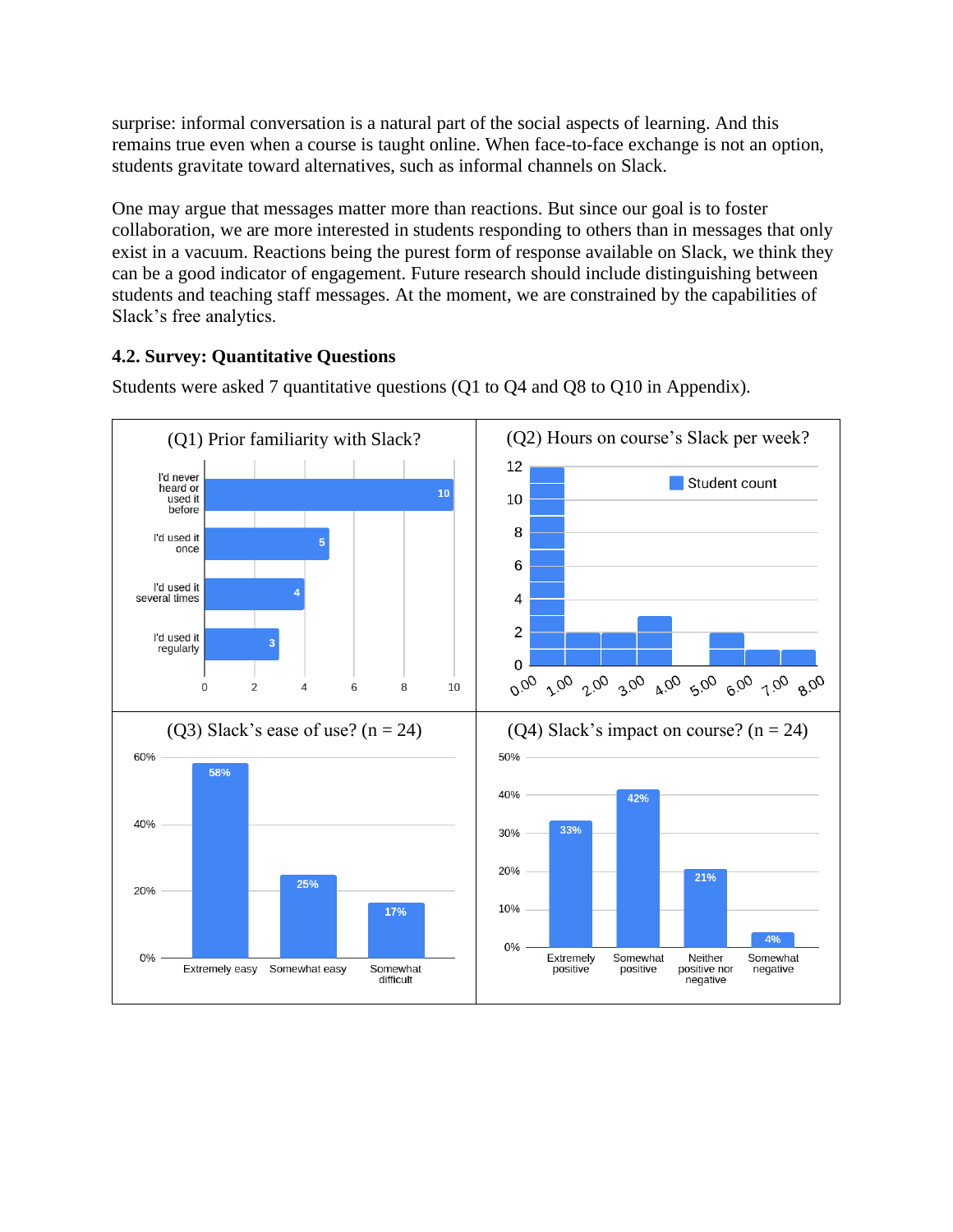

*Figure 5. Slack survey: answers to the quantitative questions.*

<span id="page-7-0"></span>The overall opinion, as shown in [Figure 5,](#page-7-0) was that Slack is easy to use, that it positively impacted the course, and that it improved communication and collaboration. These findings are all the more positive considering that almost half the students had never used Slack before.

Many students dedicated less than an hour to Slack each week. Even though we are dealing with engineering students, we noted some resistance to change. For instance, most students preferred email over Slack for course announcements. Although using Slack was repeatedly encouraged, many students continued to reach out to instructors via email.



*Figure 6. Relative importance of different channel types.*

<span id="page-7-1"></span>Students were asked to rank different types of Slack channels (Q10 in Appendix), such as general-purpose channels or time-specific channels, according to their importance. We observe in [Figure 6](#page-7-1) a strong preference for general-purpose channels, followed by concept-specific channels, such as #chapter. The predilection for general channels may partly be explained by course announcements being shared on #general.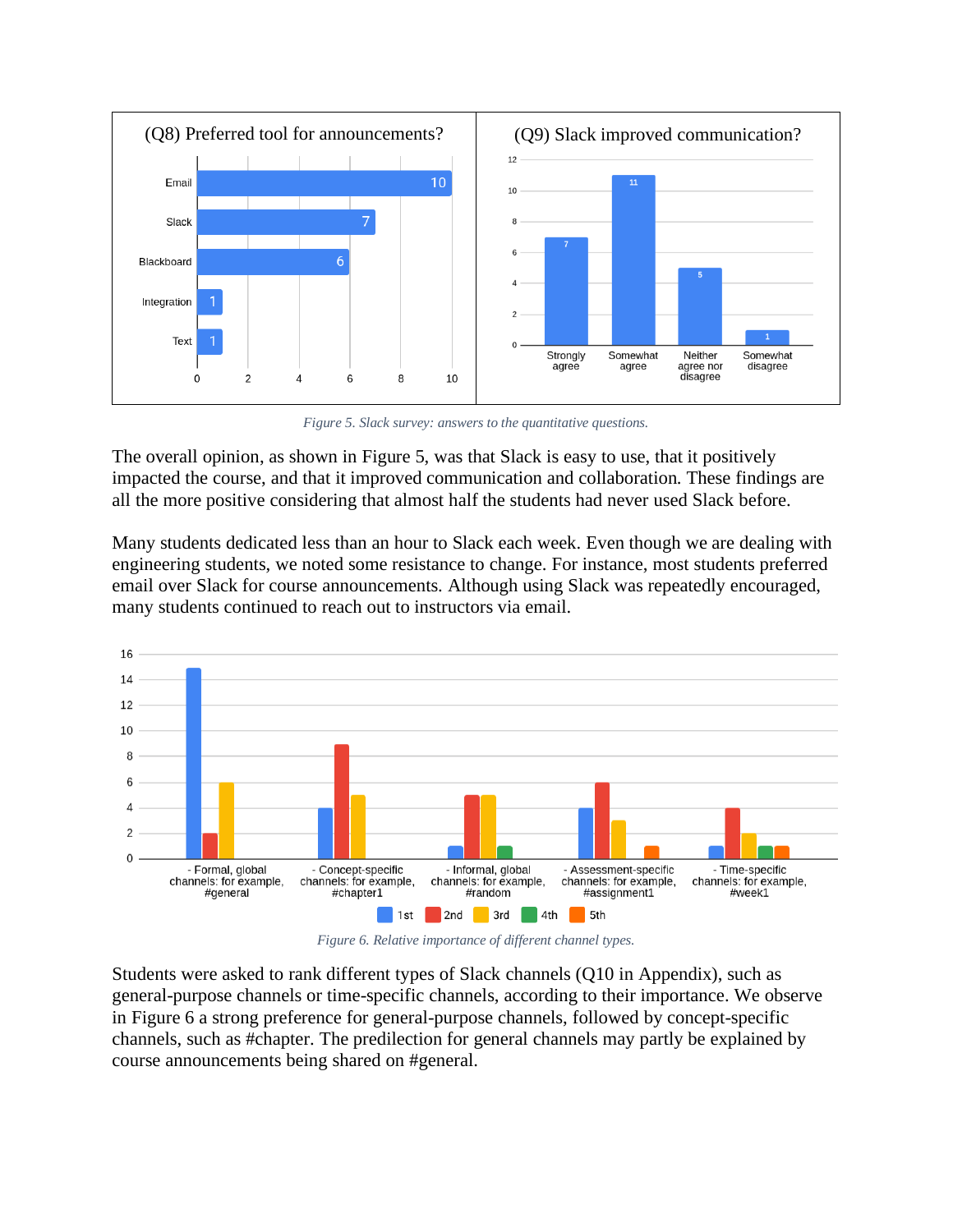The rest of the data suggest assessment-specific channels to be the next priority and favored over time-specific channels. This may be due to different students progressing through the course at different speeds: concept-specific channels aren't tied to a particular timeframe and are therefore more flexible than time-specific channels. Other classes that use Slack may have assessmentspecific or concept-specific channels. In this class, we only had chapter-specific channels, which may have biased the students' perceptions. Further investigation on how to optimize channels structure is required.

Note that some students ranked their top-five options, while we only asked them to rank three. In addition, three students chose a custom option, such as "presentations."

# **4.3. Survey: Open-Ended Questions**

The survey included three open-ended questions (Q5, Q6, and Q7 in Appendix). Their goal was to capture a nuanced, qualitative perspective regarding Slack's impact on the course.

Students found numerous benefits to Slack — most notably:

- **All-in-one communication**: Students enjoyed the fact that Slack centralized all conversations in one place, be it with other students or instructors.
- **Features**: Students liked being able to upload and share files on Slack, being able to search messages, and being notified when announcements were posted.
- **Engagement**: Students appreciated Slack being a happy medium in terms of formality between text messages (informal) and email (formal).

Other benefits mentioned include: Slack's ease of use, the ability to create groups seamlessly, and the speed at which students could post questions and get answers.

Students also found some negatives to Slack — most notably:

- **Joining channels**: Students complained about channels' lack of visibility: there were no notifications when channels were created, and students had to join each manually.
- **Too few or too many notifications**: Some students reported not always receiving notifications, and some reported receiving too many.
- **Messages getting buried**: Some students found it hard to find some of the older content posted on Slack.

Other negatives mentioned include there being too many channels, and Slack's free plan 10,000 messages limit — although we didn't reach said limit, a student mentioned that just knowing that their older message might be deleted discouraged them from engaging fully.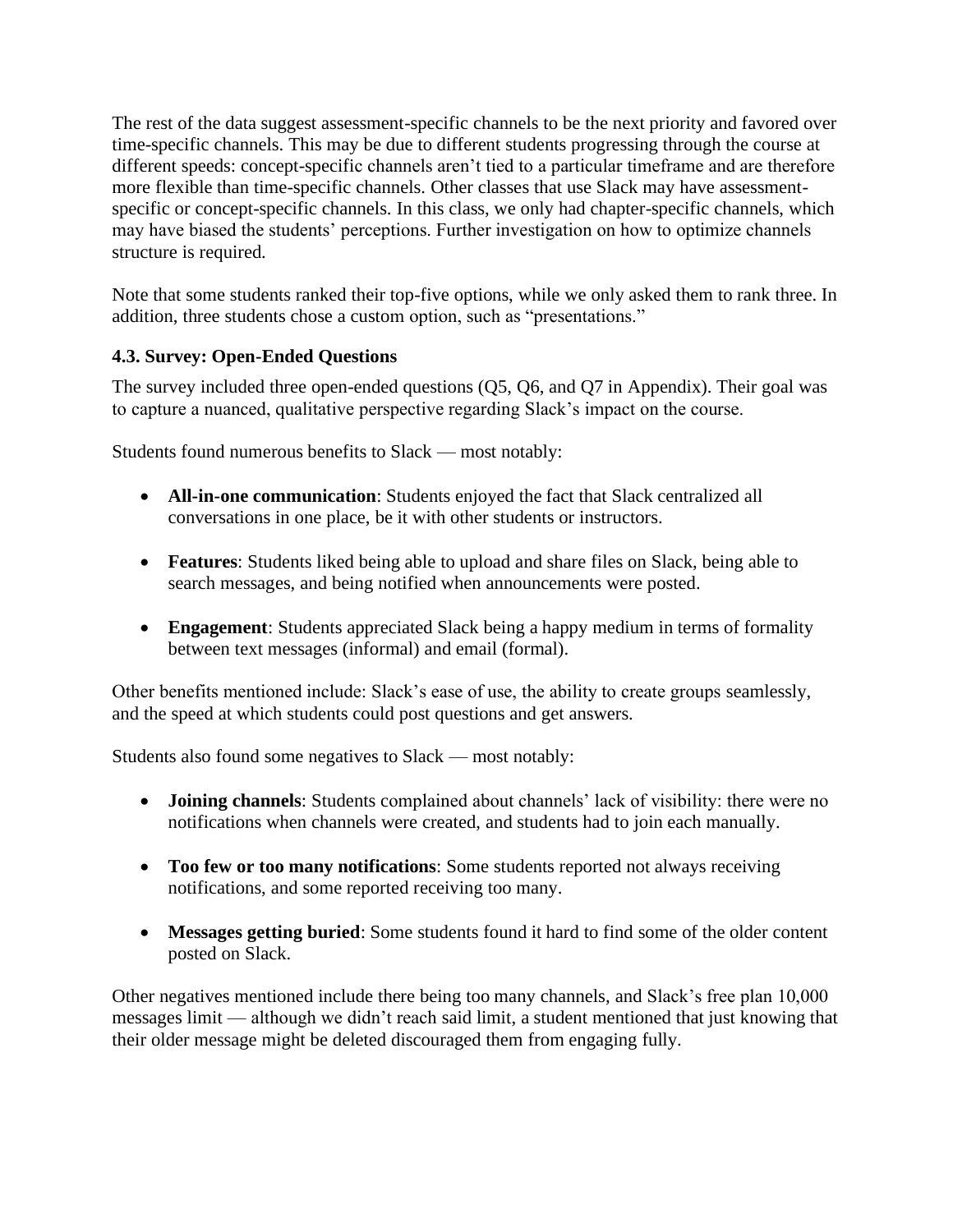We note that one fourth of the responders didn't list any negative aspect of Slack. By contrast, almost all responders listed at least one benefit. This further gives weight to the idea that, overall, Slack had a positive impact on the course.

Finally, we asked students how the use of Slack could be improved. Several suggestions were about channels:

- **Channel overview**: Some students found the channel structure confusing and suggested providing explanations on the purpose of each channel.
- **Have all channels at the start**: This semester, channels were added as the course progressed. Some students would prefer them being available all along.
- **Adding students to channels automatically**: Students disliked having to join channels one by one as they were created.

Some students requested general explanations about Slack. Although most found Slack easy to use, we suspect that some common complaints (such as missing notifications) were due to incorrect app settings. Explaining Slack's basic settings to students at the start of the class could help preempt some of those complaints.

# **Conclusions**

## **Lessons Learned and Recommendations**

Based on our experience using Slack in this blended approach to engineering education, we recommend the following:

- **Start the course with an introduction to Slack**: Even though students find Slack easy to use, they may not be aware of some of the tool's important features. One should also cover the practical benefits of Slack, such as its popularity in industry. This would ensure that students understand both how to use Slack and why to use it.
- **Create all channels in advance**: Make sure students know how to find and join channels. Alternatively, instructors themselves can add students to channels. But don't overdo it. Otherwise, you could substitute one problem for another: all channels may not be relevant to all students.
- **Warn students about potential bugs**: For instance, let them know about the missingnotifications bug Slack seems to have on certain platforms. More generally, teach them how to use Slack's help center [12] so they can be self-sufficient.
- **Instruct students on how to search through Slack**: As messages pile up, content gets buried. To find it, a convenient way is to use Slack's search feature. However, it isn't always intuitive. Some early guidance is advisable.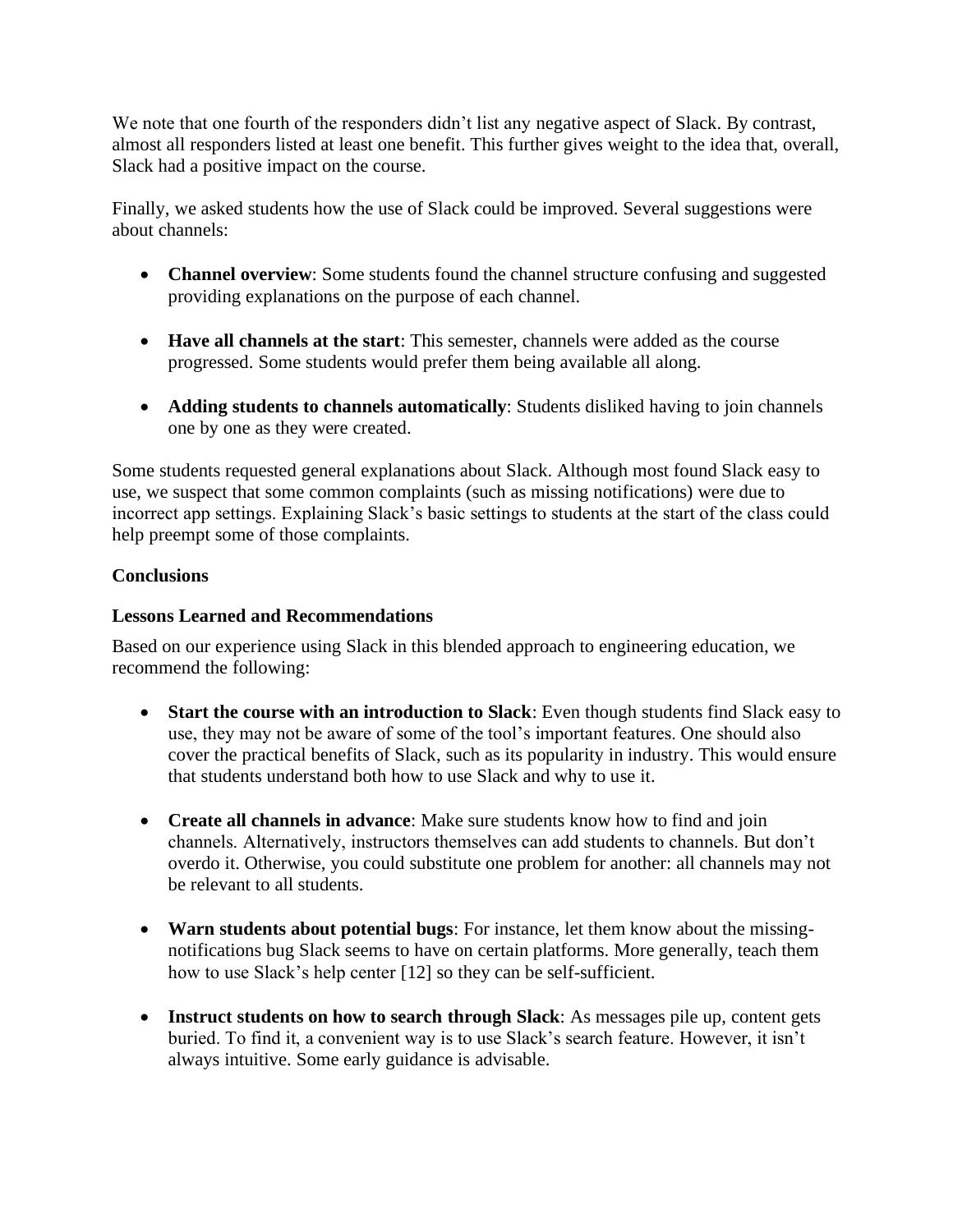• **Introduce the idea of "tough love"**: Tough love involves deliberately waiting some time before answering student questions to foster collaboration and camaraderie [13]. Find a balance between immediate feedback [14] and overly delayed feedback.

## **Competition**

Slack is not the only tool available for online communication and collaboration. Their main competitor, Microsoft Teams, offers similar functionality and has been gaining momentum in terms of industry adoption.

Some students dislike switching between communication tool and learning platform. Instead, they would prefer communications to be integrated into the LMS. This may have benefits. But it may also be a disservice to students, robbing them of the opportunity to learn a new tool.

It would be interesting to further research how Slack stacks again alternative software solutions when it comes to communicating in an educational context.

## **Innovation**

Our blended IBL approach to education requires little oversight in order to spur creativity and innovation. If students are provided with the appropriate communication tools, collaboration naturally follows. Slack allowed this by serving as an all-in-one platform for students and instructors to communicate, and as an archive of past exchanges.

Engagement metrics underpinned by two-way communication can provide valuable insights on how to manage a class. Slack analytics can help quantify the levels of discussion and collaboration. By observing how activity peaks and drops correlate with particular activities, we may deduce which course aspects bolster discussion, and which stifle it.

In the near future, we could imagine automated tools able to evaluate the quality of student interactions across different platforms, although how much can be inferred from logged communications data raises questions that go beyond technology.

In conclusion, Slack proved to be a useful tool in our engineering course. Students found it easy to use and reported that it facilitated collaboration and innovation. The perspectives shared by students show that innovation is a very hard thing to teach; it requires laying a solid foundation, supporting engagement, and fostering intrinsic motivation.

This model may not work with all students. But with some, it works very well. For those students, the freedom afforded by collaborating with peers and producing high-impact academic deliverables is a way to feed the fire of their own creativity.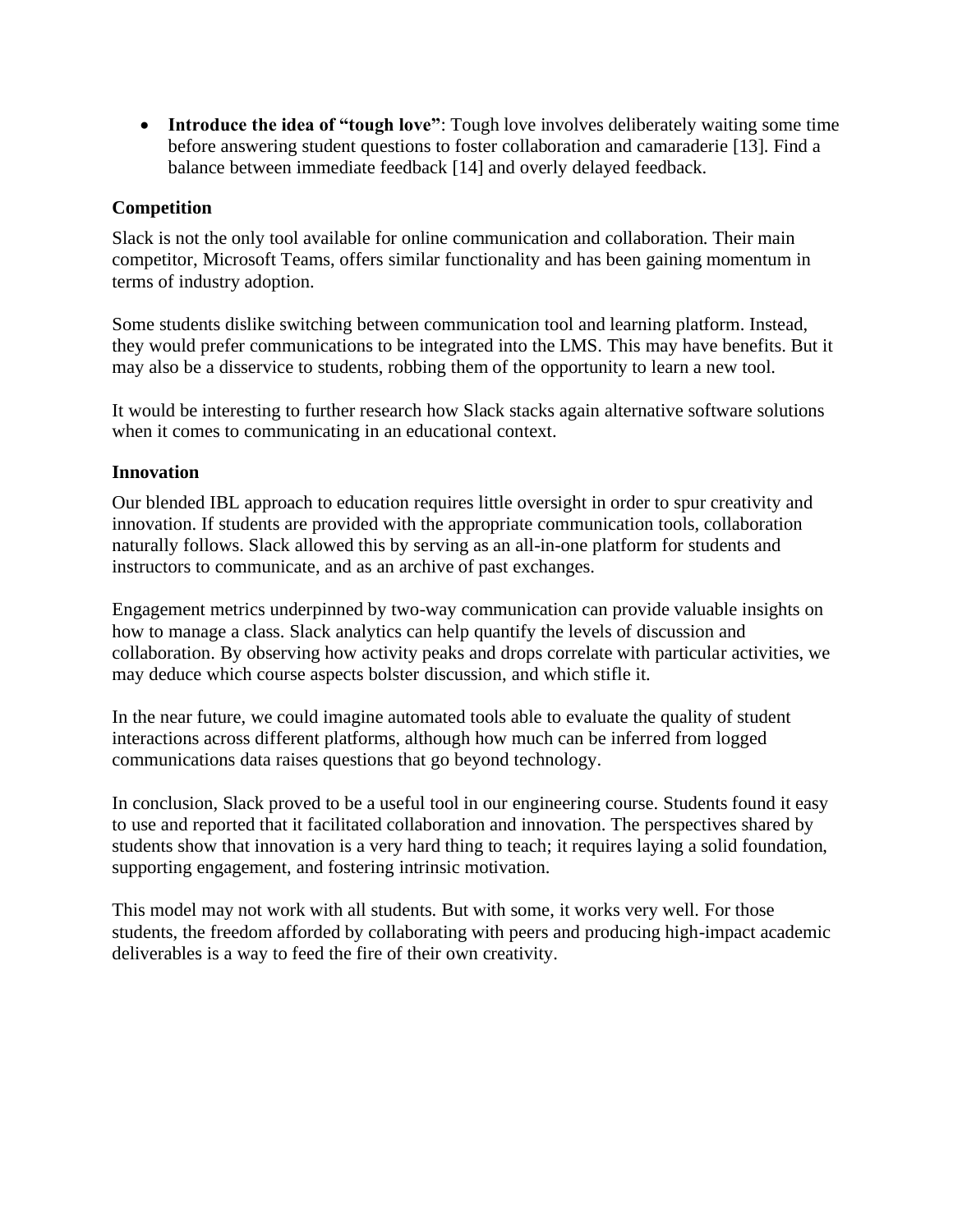### **References**

- [1] E. Swartz, R. Striker, M. Pearson, L. Singelmann, and E. Alvarez Vazquez, "Innovation Based Learning on a Massive Scale," in *2019 IEEE Learning With MOOCS (LWMOOCS)*, 2019.
- [2] J. W. Thomas, "A review of research on project-based learning," 2000.
- [3] W. B. Gudykunst, *Bridging differences: Effective intergroup communication*. Sage, 2004.
- [4] R. Striker, M. Pearson, E. Swartz, L. Singelmann, and E. A. Vazquez, "21st Century Syllabus: Aggregating Electronic Resources for Innovation-Based Learning," in *2019 IEEE Learning With MOOCS (LWMOOCS)*, 2019, pp. 75–78, doi: 10.1109/LWMOOCS47620.2019.8939640.
- [5] E. Alvarez Vazquez, R. Striker, M. Pearson, E. Swartz, and L. Singelmann, "Federal Funding Opportunity Announcements as a Catalyst of Students' Projects in MOOC Environments," in *2019 IEEE Learning With MOOCS (LWMOOCS)*, 2019.
- [6] L. Singelmann, R. Striker, E. Swartz, E. Alvarez Vazquez, and M. Pearson, "Design and Development of a Machine Learning Tool for an Innovation-Based Learning MOOC," in *2019 IEEE Learning With MOOCS (LWMOOCS)*, 2019.
- [7] M. Pearson, R. Striker, E. Swartz, L. Singelmann, and E. Alvarez Vazquez, "Driving Change Using MOOCS in a Blended and Online Learning Environment," in *2019 IEEE Learning With MOOCS (LWMOOCS)*, 2019.
- [8] J. E. Gaines, Akintewe O, Kylan Small S, and Henry T, "Engineering Design Instruction Using Slack for Project Support and Team-work Engineering design instruction using Slack for project support and teamwork," in *Design in Engineering Education Division: Capstone Design Practices*, 2019.
- [9] Perkel J, "HOW SCIENTISTS USE SLACK," *Nature*, p. 124, 2017.
- [10] B. Lin, A. Zagalsky, M.-A. Storey, and A. Serebrenik, "Why Developers Are Slacking Off: Understanding How Software Teams Use Slack," in *Proceedings of the 19th ACM Conference on Computer Supported Cooperative Work and Social Computing Companion*, 2016, pp. 333–336, doi: 10.1145/2818052.2869117.
- [11] A. Tuhkala and T. Kärkkäinen, "Using Slack for computer-mediated communication to support higher education students' peer interactions during Master's thesis seminar," *Educ. Inf. Technol.*, vol. 23, no. 6, pp. 2379–2397, Nov. 2018, doi: 10.1007/s10639-018- 9722-6.
- [12] Slack Help center, "Troubleshoot Slack notifications." [Online]. Available: https://slack.com/help/articles/360001559367-Troubleshoot-Slacknotifications#h\_221802491411550189665536. [Accessed: 21-Jan-2020].
- [13] M. C. Scheeler and D. L. Lee, "Using technology to deliver immediate corrective feedback to preservice teachers," *J. Behav. Educ.*, vol. 11, no. 4, pp. 231–241, 2002.
- [14] A. Schutzberg, *Using Tough Love to Promote Active Learning*. 2019.